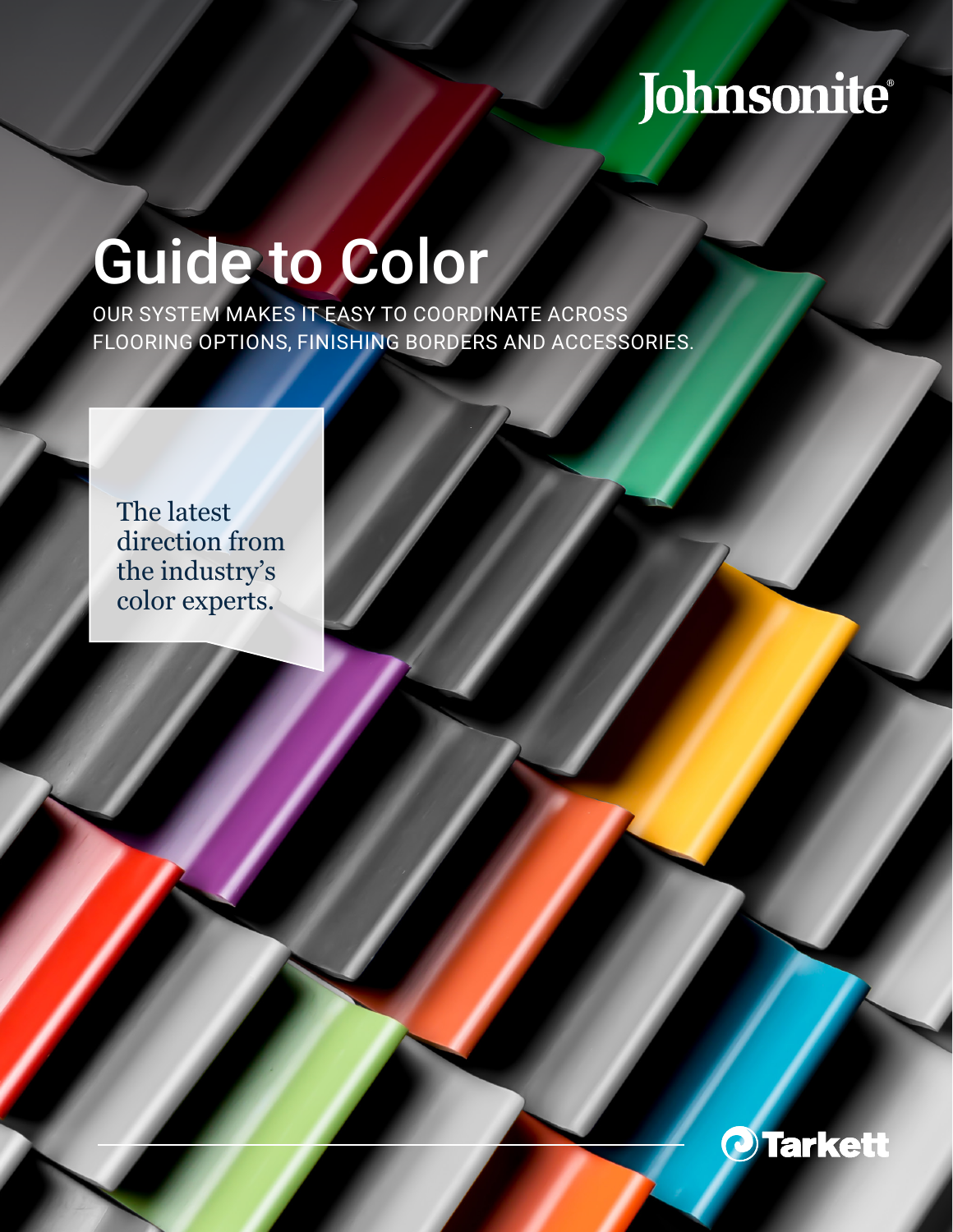## SOLID COLORS



*All colors shown in this card, including chips and photographs, approximate the actual flooring colors as accurately as possible.*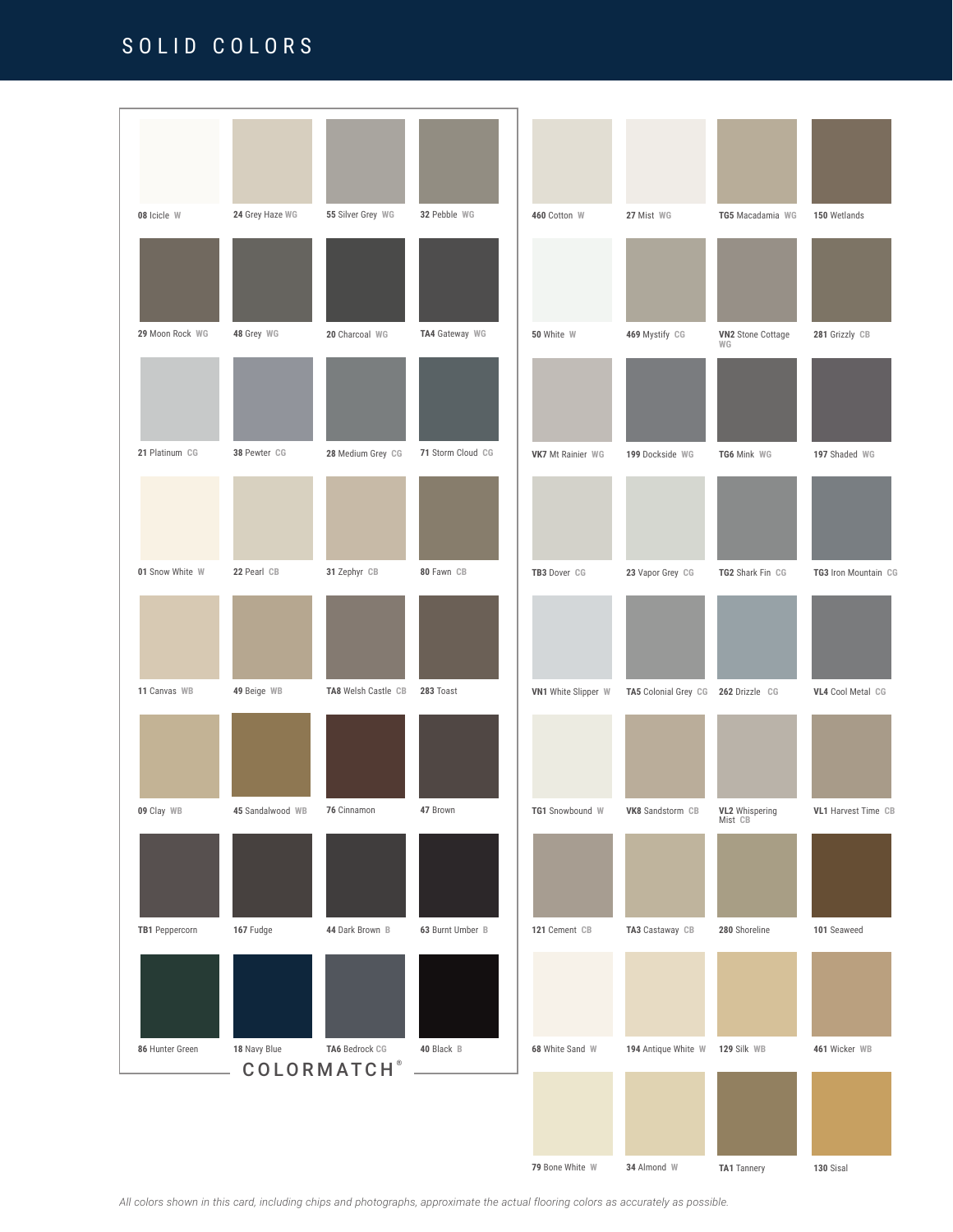| 151 Iguana           | VN3 Gecko             | 264 Grounded          | TB2 Boxwood        | 282 Vaporize    | VM4 Green Smoke             | <b>VN4</b> Green Vista | 168 Thunder    |
|----------------------|-----------------------|-----------------------|--------------------|-----------------|-----------------------------|------------------------|----------------|
|                      |                       |                       |                    |                 |                             |                        |                |
|                      |                       |                       |                    |                 |                             |                        |                |
| <b>TH1</b> Glenhaven | VL8 Grinch            | <b>VM5</b> Dream Teal | 72 Harbour         | 58 Windsor Blue | VN5 The Blues               | 84 Blue Jeans          | 92 Blue Lagoon |
|                      |                       |                       |                    |                 |                             |                        |                |
| TH3 Inkwell          | TA9 Indigo            | TH2 Blue Intensity    | <b>TB4</b> Grapest | TG9 Poetry Plum | <b>VM2</b> Shoreline Purple | VM3 Misted Plum        | 163 Salsa      |
|                      |                       |                       |                    |                 |                             |                        |                |
| TG7 Canary           | VM8 Mr Sunshine       | VM1 Hot Spice         | 62 Tangerine Tango | TG8 Spicy Chip  | VL9 Red Clay                | <b>VL7</b> Sailor Red  | TB6 Flame      |
|                      |                       |                       |                    |                 |                             |                        |                |
| 107 Neutrality       | <b>TA7 Rusty Nail</b> | 132 Espresso          | 85 Burgundy        | TA2 Saddlebrook | 284 Ganache                 |                        |                |

## METALLIC COLORS





Color plays a key role in interior design and the Tarkett Solution SPECtrum™. By coordinating all flooring and accessory solutions across a balanced, harmonized palette, we've combined simplicity with creative freedom to help you create beautiful, productive spaces.

The palette is organized with our Color Foundations system, which helps you coordinate colors across the entire Tarkett portfolio. There are hundreds of choices in six neutral palettes and one guarantee: you'll always have color coordinating options within each palette, now and into the future. Guaranteed.

Key: WB (Warm Beige), CB (Cool Beige), WG (Warm Grey), CG (Cool Grey), B (Black), W (White)

#### Customization:

When you don't see the exact color you need, create it. We offer customized colors with quick lead times and low minimums. Contact your local Tarkett representative to get started.

#### ColorMatch® :

This designer palette of leading colors is coordinated across multiple product categories with no dye lots… ever! Our rigorous manufacturing and quality standards enable you to confidently mix and match a color across all Johnsonite rubber flooring products, finishing borders and finishing accessories.